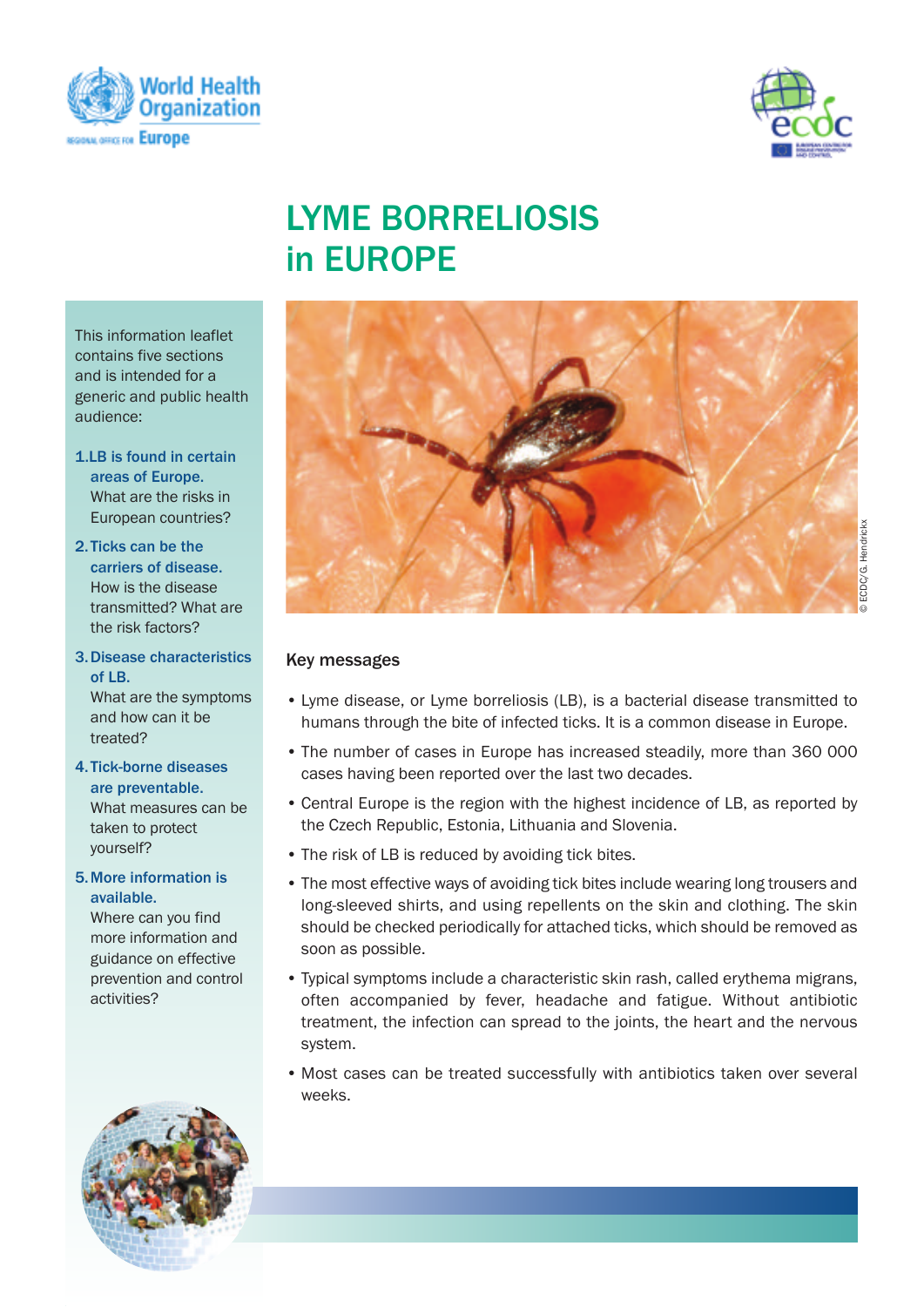### 1. LB is found in certain areas of Europe

#### Box 1. What is a vector-borne disease?

- Vector-borne diseases are illnesses caused by pathogens in human populations.
- These diseases are spread by vectors: living organisms that can transmit pathogens between humans or from animals to humans.
- Many vectors are bloodsucking insects, which ingest pathogens during a blood meal from infected hosts (humans or animals) and transfer them to new hosts during subsequent blood meals.
- Mosquitoes are the best known disease vectors. Others include certain species of ticks, flies, sandflies, and fleas.



LB is the most common tick-borne disease in Europe (Fig. 1). Between 1990 and 2010, the highest average incidence rates among the reporting countries were found in Belarus, Belgium, Croatia, Norway, the Russian Federation and Serbia (< 5/100 000), Bulgaria, Finland, Hungary, Poland and

Slovakia (< 16/100 000), the Czech Republic, Estonia, and Lithuania (< 36/100 000) and Slovenia (< 130/100 000).

It is important to be aware of LB risk areas and, if exposure is likely, to take precautions to reduce the risk of infection.



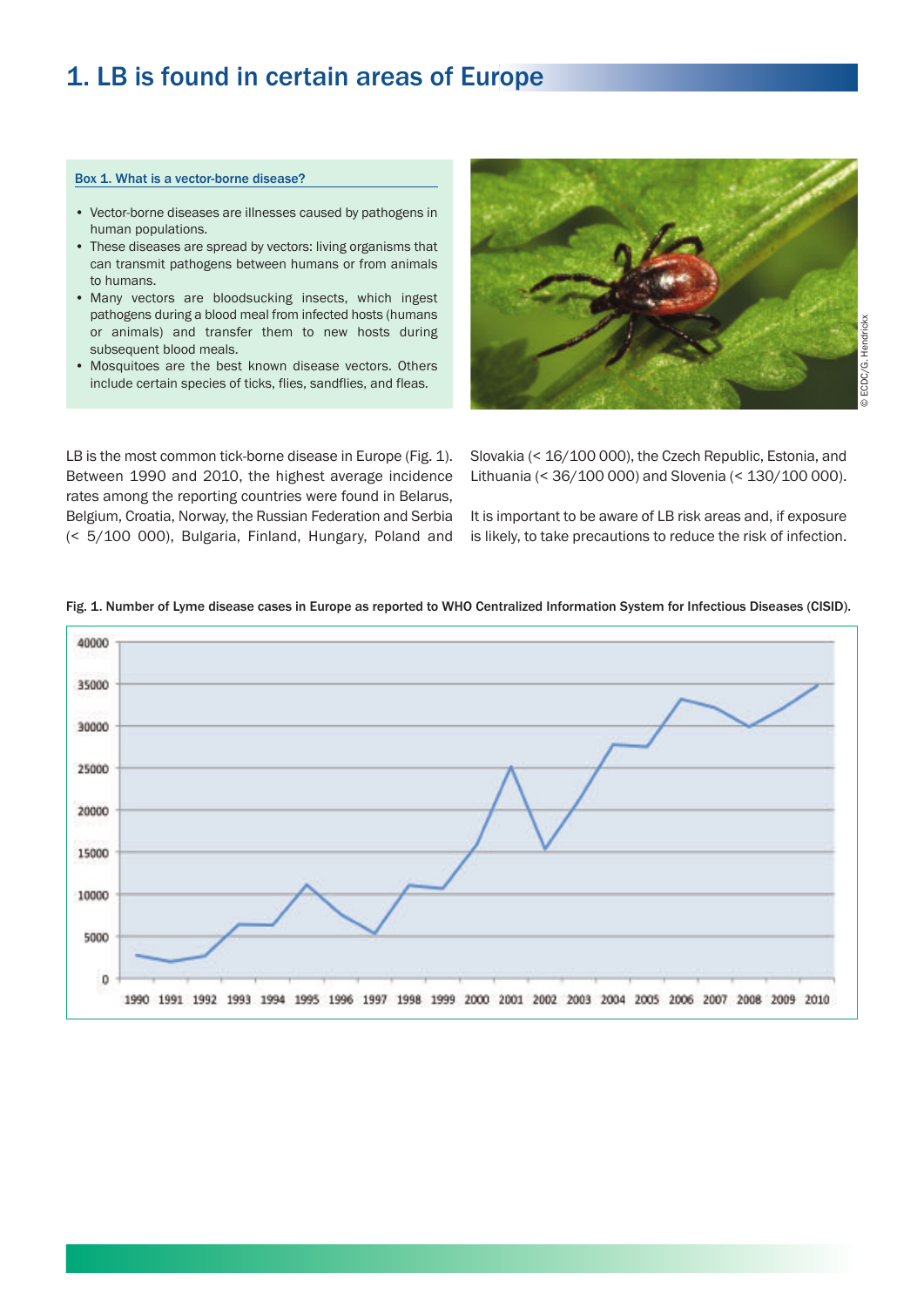### 2. Ticks can be the carriers of disease

LB is caused by the bacterium, *Borrelia burgdorferi*, and is transmitted to humans by the bite of infected ticks, mainly *Ixodes ricinus*. Ticks become infected when they feed on small mammals (such as rodents) and certain birds that carry the bacterium in their blood. In risk areas, as much as 5-40% of ticks may be infected.

The risk of contracting a tick-borne infection is determined by the overall number of ticks in the area, the proportion of those carrying disease, and human behaviour. In risk areas, people involved in outdoor recreational or occupational activities (e.g. hunting, fishing, camping, collecting mushrooms

and berries, forestry, farming, military training) are at an increased risk of being bitten by ticks.

Changes in the geographic and temporal distribution of the ticks and the disease have been observed in recent decades. Ticks are spreading to higher altitudes and more northern latitudes and disease incidence is shifting towards spring and autumn.

Many factors are involved, including climate change, changes in land cover and land use, changes in the distribution of tick hosts, and human-induced changes in the environment.

### 3. Disease characteristics of LB

LB is a multisystem disorder, which can affect several tissues. The symptoms can be divided according to the two stages of the disease (early and late) but progress from the early to the late stage does not always occur. When a person is bitten by an infected tick, the only symptom in the first stage consists of a red skin rash or lesion (called erythema migrans) that spreads in ring form from the site of the bite. This occurs in about 60–90% of cases within 2–30 days of the tick bite. If left untreated, a disseminated infection affecting the nervous system (10% of cases), the joints, the skin and/or the heart (rare) may follow within days or weeks.

All LB patients should be treated for several weeks with appropriate antibiotics (amoxicillin, cephalosporin, and macrolides for disseminated infections). Early treatment can prevent the risk of developing late-stage complications. Patients with late-stage LB can also benefit from antibiotics but if severe tissue damage occurs prior to treatment, complete recovery may not be possible.

No laboratory tests are required to diagnose erythema migrans (the rash characteristic of LB); a clinical evaluation and an assessment of the risk of tick exposure suffice. Laboratory tests are necessary to confirm a diagnosis of latestage infection. *B. burgdorferi* antibodies are usually detectable within 4–8 weeks of infection: patients with latestage infection usually test very strongly positive for these antibodies. However, the occurrence of false-positive tests in patients with other infections or conditions, such as autoimmune diseases, can lead to misdiagnosis and inappropriate treatment.



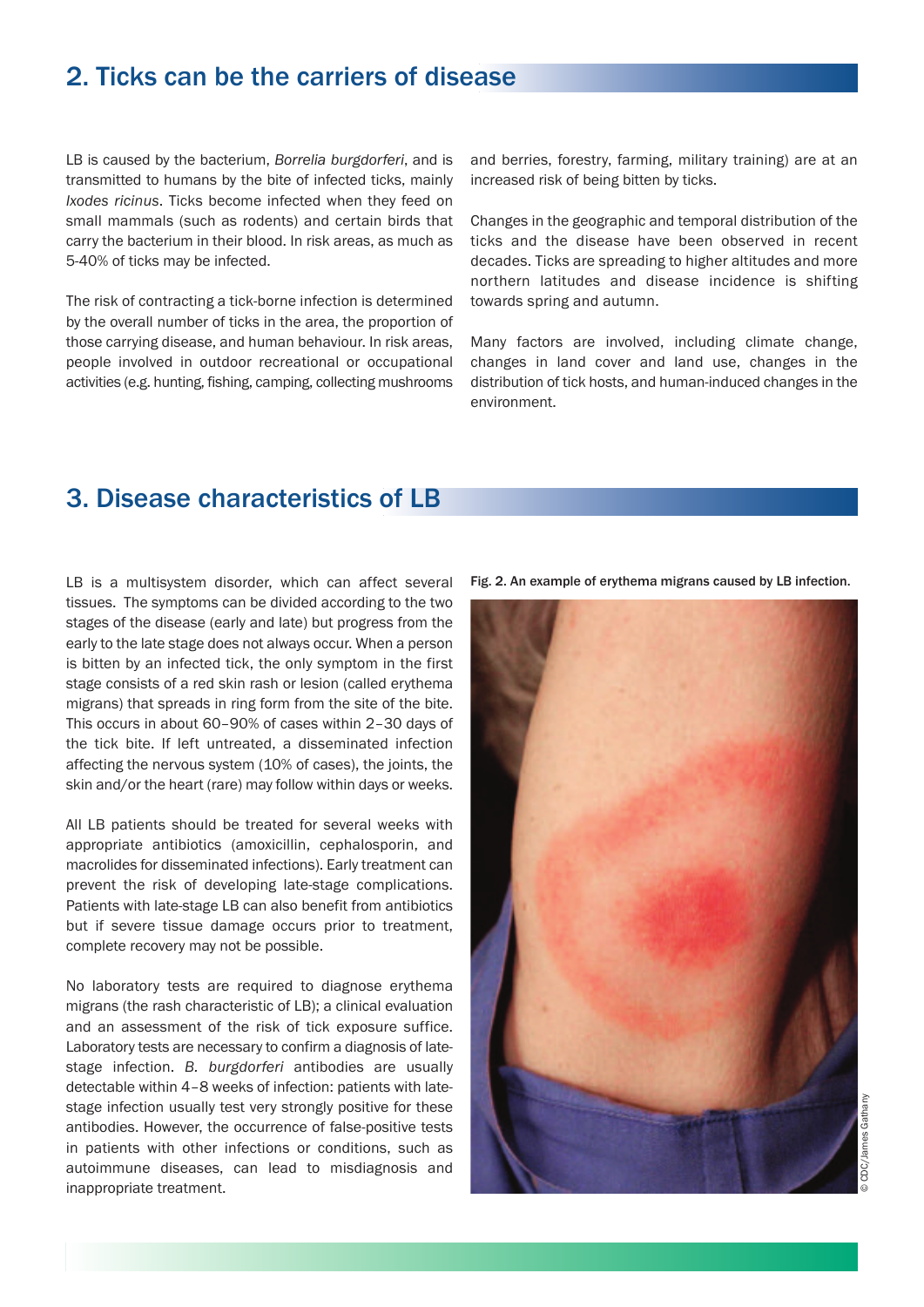### 4. Tick-borne diseases are preventable

No licensed vaccine is currently available for LB.

LB infection is best prevented by avoiding tick bites and promptly removing ticks attached to the skin. An integrated approach to voiding tick bites and preventing infection is necessary. This includes wearing protective clothing, using tick repellents, checking the entire body daily for ticks, and removing attached ticks before transmission of infection can occur.

*Ixodes* ticks live on the ground and climb 20-70 cm onto grasses and bushes where they wait for hosts. The tick bite is painless and it is often impossible to sense a tick moving on the skin. An attached tick should be removed using tweezers or fine-pointed forceps, grasping it as closely as possible to where it is attached to the skin and pulling it gently upwards, trying not to break off the mouth parts. The risk of LB infection is not increased if the mouth parts are left behind. A skin disinfectant should be applied after removal of the tick to prevent infection.

When checking the skin for ticks, particular attention should be paid to skin folds as ticks seek the more humid parts of the body, such as the groins, the armpits, the waistband area, under the breasts and behind the knees. In young children, the head (including the scalp) and the neck area should also be checked carefully as tick bites are relatively more common at these sites in this age group. Before entering homes, clothing, bags and other belongings should be examined thoroughly for ticks.

The best ways to avoid tick bites are to:

- avoid tick risk areas;
- be informed about how to remove ticks and recognize early symptoms;
- use insect repellent on skin and clothing when in risk areas;
- wear protective clothing with long sleeves, and long trousers tucked into socks or boots.

# **VECTORS MAY BE A THREAT TO YOU, AT HOME AND WHEN TRAVELLING**

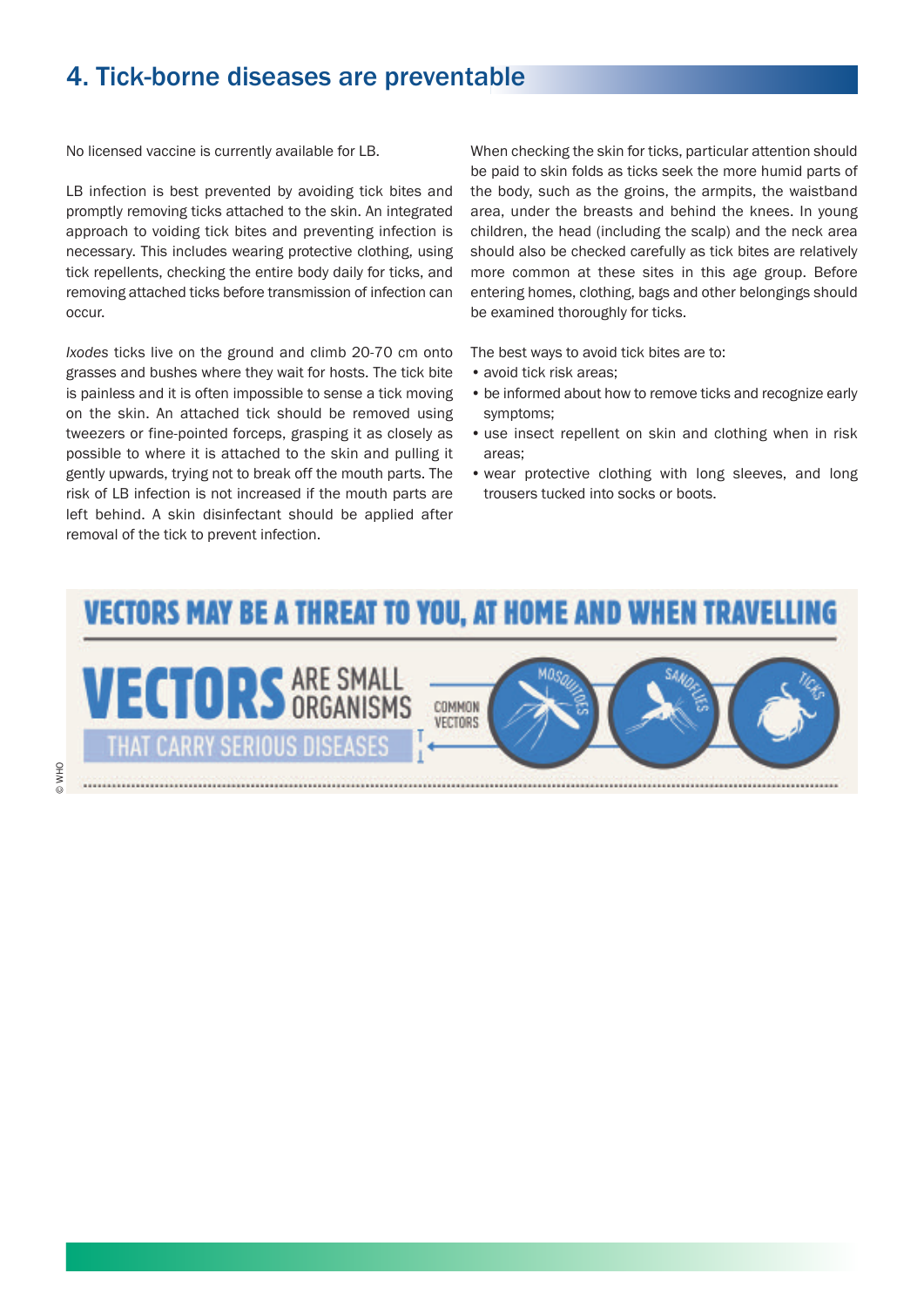## 5. more information is available

### WHO documents

Lindgren E, Jaenson TGT. Lyme borreliosis in Europe: influences of climate and climate change, epidemiology, ecology and adaptation measures. Copenhagen: World Health Organization; 2006 (http://www.euro.who.int/\_\_data/assets/pdf\_file/0006/96819/E89522.pdf).

Lyme Borreliosis (Lyme disease). In: International travel and health [website]. Geneva: World Health Organization; 2014 (http://www.who.int/ith/diseases/lyme/en/).

#### **ECDC** resources

ECDC communication toolkit on tick-borne diseases. Stockholm: European Centre for Disease Prevention and Control; (http://www.ecdc.europa.eu/en/healthtopics/emerging\_and\_vector-borne\_diseases/tick\_borne\_diseases/public\_ health\_measures/pages/communication\_toolkit.aspx).

Factsheet for health professionals – Lyme borreliosis [website]. Stockholm: European Centre for Disease Prevention and Control; 2010

(http://www.ecdc.europa.eu/en/healthtopics/emerging\_and\_vector-borne\_diseases/tick\_borne\_diseases/lyme\_ disease/factsheet-health-professionals/Pages/factsheet\_health\_professionals.aspx).

Ixodes ricinus [website]. Stockholm: European Centre for Disease Prevention and Control; 2014 (http://www.ecdc.europa.eu/en/healthtopics/vectors/ticks/Pages/ixodes-ricinus.aspx).

Tick species – distribution maps. In: Tick maps [website]. Stockholm: European Centre for Disease Prevention and Control; 2010

(http://www.ecdc.europa.eu/en/healthtopics/vectors/vector-maps/Pages/VBORNET-maps-tick-species.aspx).

#### **Other resources**

Medlock JM et al. Driving forces for changes in geographical distribution of *Ixodes ricinus* ticks in Europe. Parasites & Vectors. 2013;6:1

(http://www.parasitesandvectors.com/content/6/1/1).

Randolph SE. Tick ecology: processes and patterns behind the epidemiological risk posed by ixodid ticks as vectors. Parasitology. 2004;129(S):37-65.

Rizzoli A et al. Lyme borreliosis in Europe. Eurosurveillance. 2011;16(27) (http://www.eurosurveillance.org/images/dynamic/EE/V16N27/art19906.pdf).

Study Group for Lyme Borreliosis – ESGBOR [website]. Basel: European Society of Clinical Microbiology and Infectious Diseases; 2013

(https://www.escmid.org/research\_projects/study\_groups/esgbor/ or http://www.eucalb.com/).

Vázquez M et al. Effectiveness of personal protective measures to prevent Lyme borreliosis. Emerging Infectious Diseases. 2008;14:210-216.